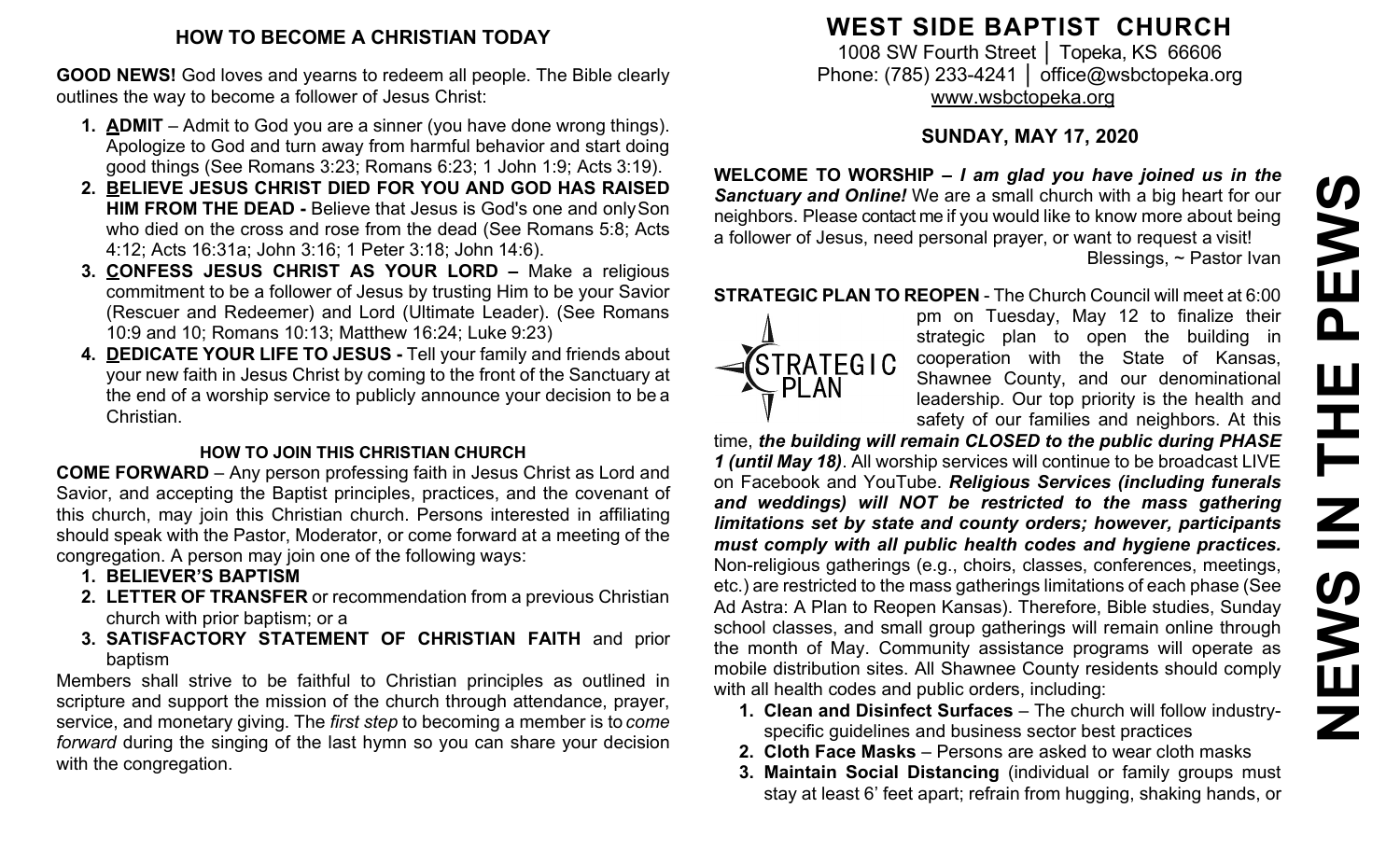**FOOD PANTRY -** Free Fruit and Vegetable Food Pantry on Wednesdays from 3:30 to 5:30 pm, while supplies last. **MOBILE SITE**: enter western PARKING



LOT from 4th and CLAY Streets; do not park or exit your vehicle. Program Eligibility: Permanent residents in the Topeka area (zip code 66601-66619). Call the Church Office at (785) 233-4241 for holiday and weather-related closures. Equal Opportunity. \*All food is available at no cost. *Wear a face mask to protect the health and safety of our volunteers*.

**HOSPITAL & EMERGENCIES –** If you or a loved one is admitted to the hospital for an emergency or for surgery, **the hospital staff and chaplains' office will NOT contact the Church Office or the Pastor**. **You or a family member must call the Church Office at (785) 233-4241 or the PASTOR at HOME (785) 267-0936**. Pastor is willing to visit the hospital and pray prior to surgeries.

**FINANCIAL GIVING** – Thank you for the generous support of the work of God in and through West Side Baptist Church. Donations report:

|                           | 05-10-2020     |                           | Y-T-D       |
|---------------------------|----------------|---------------------------|-------------|
| <b>General Fund</b>       | \$<br>4,075.00 |                           | \$65,531.62 |
| Building Fund/Cap. Cm. \$ | 115.00         | \$                        | 3,495.00    |
| <b>Sunday School</b>      | \$             | \$                        | 130.25      |
| Am. OGHS                  | \$             | $\boldsymbol{\mathsf{S}}$ | 100.00      |
| Am. M &M                  | \$             | \$                        | 100.00      |
| Am WMO                    | \$             | \$                        | 100.00      |
| Am. For Christ Offering   | \$             | \$                        | 2,100.00    |
| <b>Baby Closet</b>        |                | \$                        | 25.00       |
| Fellowship/Benevolence \$ |                |                           | 2,353.00    |

Please mail your gifts to the Church, drop off in the secure mailbox, or give ONLINE at [https://west-side-baptist-church.square.site.](https://west-side-baptist-church.square.site/)

## **OUR THOUGHTS AND PRAYERS**

Albert, Henry – Lou Gehrig's (Karen & Janice Kirby's cousins' husband) Carpenter, Al & Bradley – Healing for health concerns Carpenter, Harry and Pat – Healing for health concerns Decker, Chelle – Healing for health concerns Dwire, Frankie – Lung Cancer (Nelda Janway's Cousin) Gayle in Garnet, KS – Healing for health concerns (Marianne Spano's friend) Lewis, Joanna – Health concerns (Nelda and Jack Janway's grandniece) Lightcap, The Very Rev. Torey – Health (Dean of Grace Epi. Cathedral) Longstaff, Judy and Ernie – Healing for health concerns Lundgren, Hilda – Healing for health concerns, Brewster Place rehab. May, Nancy – Healing for health concerns May, Steve – Healing for health concerns Morris, Don and Molly – Healing for health concerns; hospice care Springer, Keith – Healing for health concerns (Marianne Spano's brother) Springer, Larry – Healing for health concerns (Marianne Spano's brother) Swank, Kim – Healing for health concerns Zab, Lola – Healing for health concerns (Marianne Spano's sister)

Zab, Rachel & Ethan – Birth of twins (Marianne Spano's great-nephews) Church and people in:

- India, Pakistan, and Sri Lanka (03-09 May 2020)†
- Bangladesh, Bhutan, and Nepal (10-16 May 2020)†

Human Trafficking / Sexual Slavery International Ministries and Missionaries (Global Servants) National Guard and Military Personnel – Active Duty School Staff, Students, Teachers, and Parents – Continuous Learning Ward Meade Neighborhood and WWW Kids Bible Club

†Ecumenical Prayer Cycle "In God's Hands - Common Prayer for the World" from the World Council of Churches (https:/[/www.oikoumene.org/en/resources/prayer-cycle\)](http://www.oikoumene.org/en/resources/prayer-cycle))

# **HOMEBOUND & CARE FACILITIES:**

| *Cunningham, June - Brewster Place | *Kieffer, Alice                |
|------------------------------------|--------------------------------|
| *Dell, Shirley & Larry             | *Lundgren, Hilda               |
| *Goodnow, Grace                    | *May, Renea                    |
| *Farrar, Helen - Plaza West        | *Moody, Rogene - Homestead     |
| *Haney, Gerald                     | *Penny, Theo                   |
| *Hunter, Russ                      | *Perkins, Edward               |
| *Johnson, Mary Lou - Aldersgate    | *Smith-Tindall, Hazel - Ottawa |